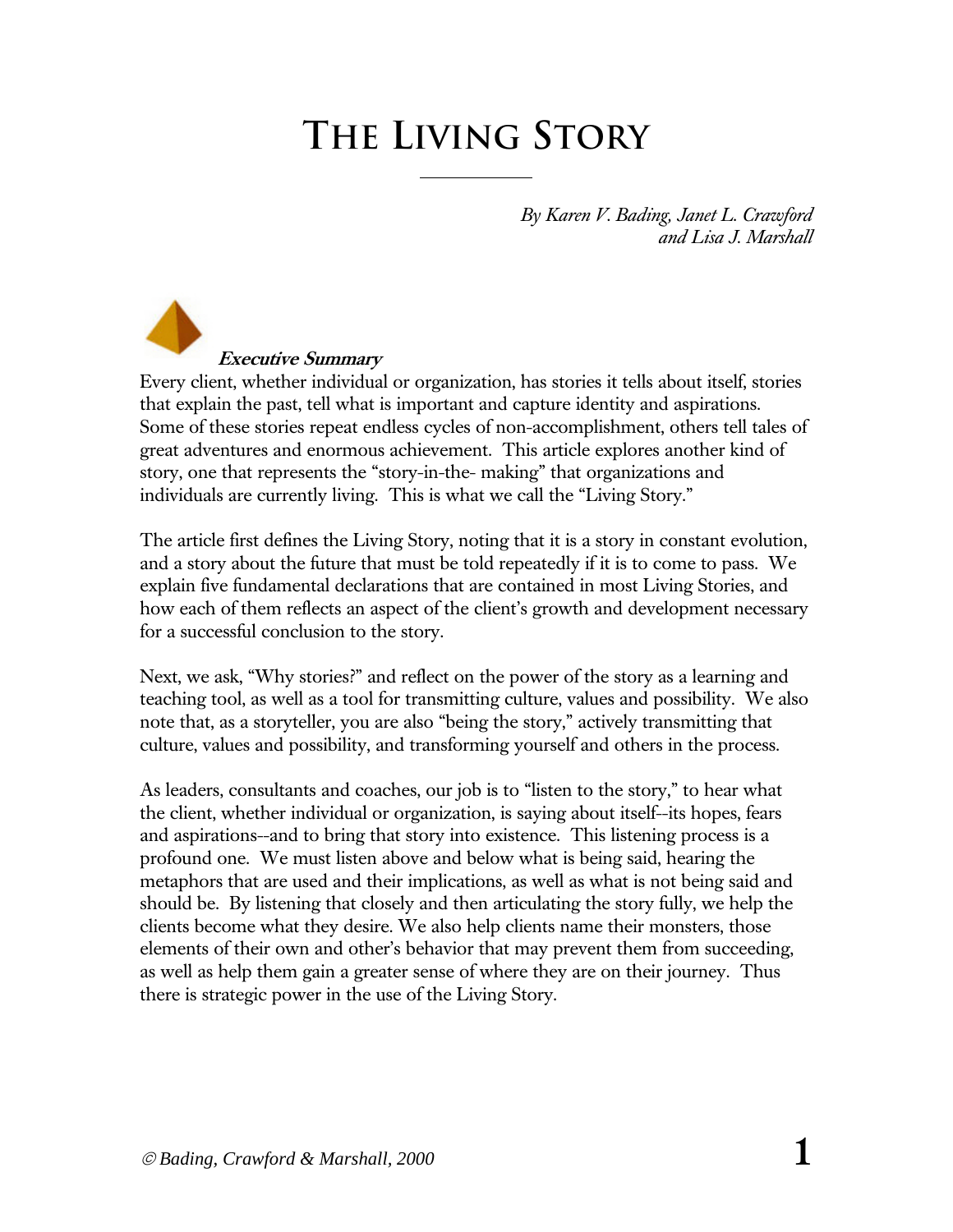When we talk about telling the Living Story, we point out that it must answer questions of direction – "where are we going?", motivation –"what will that get us?" and evidence – "how will we know?" Deep listening is also required here to uncover that information so that the Living Story can develop. We observe that fundamental patterns of human behavior are inevitably reflected in every good story. For example, the pattern that Joseph Campbell labeled the "hero's journey" is inevitably included. Another pattern that often shows up is that of the basic progressive dynamics of every group. These fractal patterns form the core structures of every Living Story.

We note in conclusion that telling stories changes the storyteller as much as the listener. The power in hearing one's own story told as a Living Story is that you hear it in a whole new way, and understand its power and implications very differently. What's key is that we get to hear the story over and over; this is how it embeds itself in us and inexorably moves us from possibility into reality. Storytelling is a skill and an art that all of us can develop; Living Stories are a rich resource for growing and learning, as individuals and as organizations.



## **The Living Story**

In defining the Living Story, we look to Arie de Geus's definition of the "living company," drawn from his study of companies that are long-lived. "Like all organisms, the living company exists primarily for its own survival and improvement, to fulfill its potential and to become as great as it can be." (de Geus, *The Living Company*, p. 11). The Living Story is closely related to this definition. It is the articulation of the past, present and future of a group or organization in story form, so that it expresses their identity, their current reality and their hopes and aspirations. The Story describes the path that needs to be taken to fulfill potential and become great. A Living Story also "anoints role models, imparts values, and shows how to execute indescribably complex tasks." (Stewart, *Fortune*, 9/7/98, p. 165).

The Living Story is different from other stories in that it is a "work-in-progress." Part of the story is what has already happened, part is what is current or about to happen, and part is what the client (person or organization) *wants* to have happen. So this Living Story builds from a recognizable reality to a possible future, in ways that excite and motivate listeners. It describes worlds to which those listeners will want to belong, possibilities that they want to be part of.

It is also a form of learning shared with a community, which results in individuals becoming more than they believed possible. Each of us lives our own story; the work we do together becomes a Living Story. Our ability as leaders, coaches and consultants to recognize and articulate the Living Story—often transparent to those who are living it—is a great gift to our clients and colleagues.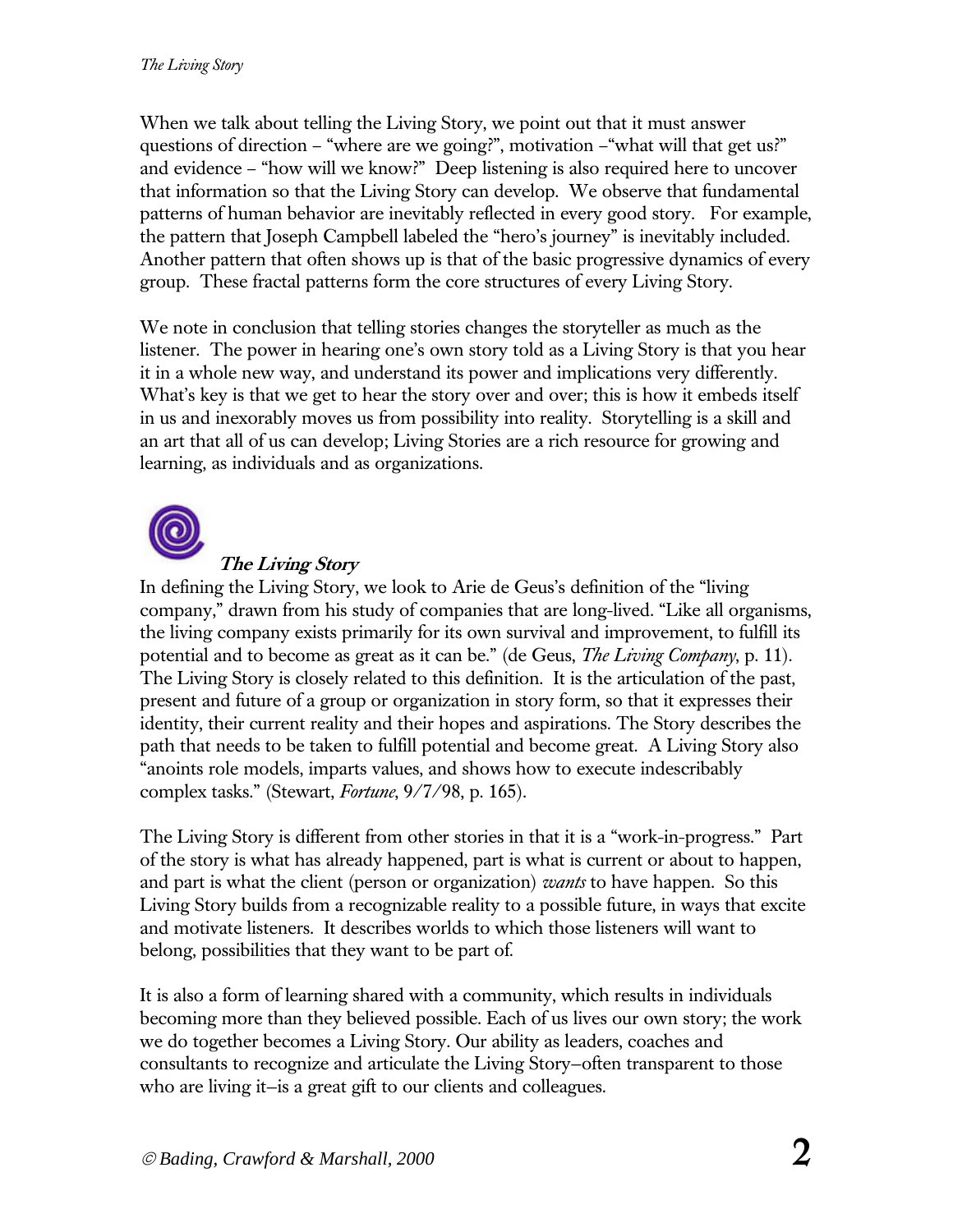The Living Story is complete up to the moment. It may not be fully realized, but it has a beginning, middle and an end that leads to a new beginning. Even when there is tension between what is and what could be, the Living Story has energy, hope and promise. The characters and the action mean there is growth and forward motion, although the organization has not arrived at its destination, **yet**. It is often a story of commitment, joy and integrity, even in difficult conditions. And *if it is not told until it is familiar, it can be dismissed as a fluke*. If told well and often, the Living Story gets woven into the fabric of our collective and individual identity and becomes the basis for new possibilities.

The Living Story, in anointing role models, imparting values and showing how to execute complex tasks, contains or implies five fundamental declarations found in Speech Acts theory. The first declaration is "No." The Living Story sets boundaries, and shows what is not acceptable behavior. It makes it possible to decline, to promise not to do something. The second is "Yes." With a reliable "no" in the system, the Living Story shows how to promise or affirm certain actions and values. The characters can make and keep agreements. There is identity and definition for the self and the community or organization.

The third is "I don't know." In a Living Story there is space for learning and people can admit their ignorance, ask their questions. Characters are not punished for learning. Fourth, in a Living Story, there is a declaration of gratitude. There are ways and times to say "thank you" to one another and to the world. People know when agreements are complete because they are thanked for their contributions and are free to appreciate the steps in the journey and to move on to the next challenge.

Finally, in a Living Story there is forgiveness. People say 'I'm sorry" when they have unintentionally hurt someone. They can ask forgiveness as well. Not every Living Story is overtly about these fundamental conversations, but every healthy story has space for all of them. An organization or individual that is lacking one or more will be, to some degree, less than fully alive.

We instinctively differentiate the Living Story from the stagnating or dead-end stories that we human beings sometimes create and get lost in. Those stories are full of historical reasons for how things are, blame enough to go around, and assumptions of fixed identity. The deadening stories cycle endlessly. They are told over and over, sometimes passionately and sometimes with resignation, in the vain hope that by doing the same things we will get different results.

The Living Story is not the circular story of "it's always been this way" or "that's just how things work around here" or "that is just the way I am." The Living Story includes possibilities for learning and change and points the way to new futures. Listening to circular (dead) stories drains the life out of individuals and organizations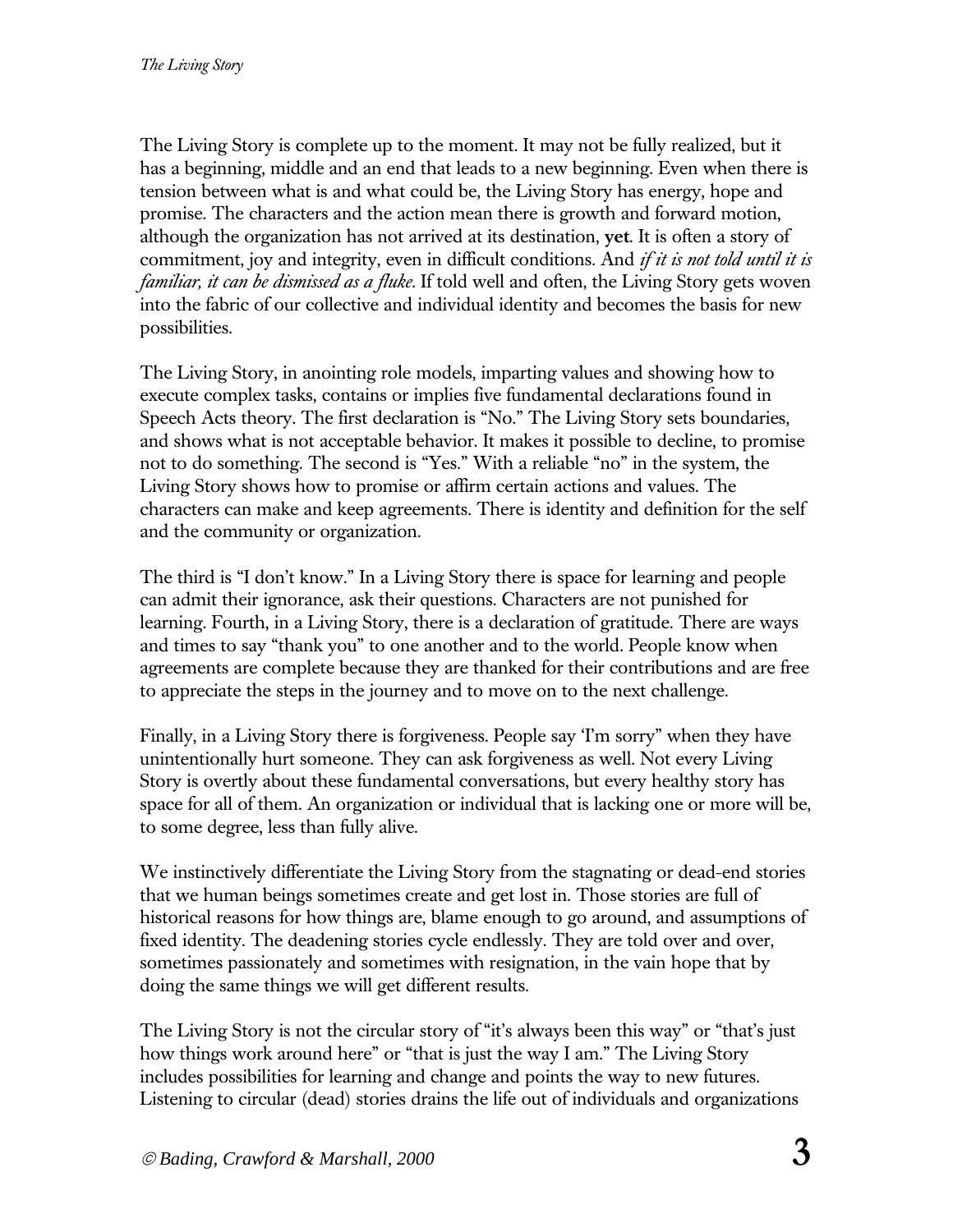and the leaders, coaches and consultants who work with them. The Living Story is life affirming, life-giving. It may require nurturing, but it lives.



#### **Why Stories?**

Before human beings settled into farms and began lives of relative predictability, they gathered at night around campfires and told stories. Through those stories they learned from one another. They learned the signs that might tell them where the game hid, they learned of places where roots and tubers might grow, they learned where fresh water was to be found and where honey bees hid. And they learned, as well, of triumphing through cunning and courage, or sacrifices made by parents for children, of the power of love, of overcoming fear. From stories, a child learns to "imagine a course of action, imagine its effects on others and decide whether or not to do it." (*Scientific American*, October, 1994) So they learned what behavior benefited the tribe and what behavior endangered it. They learned of the past and learned for the future.

In the process, the human brain became hardwired for holding complex information in story form and for learning through stories. Stories operate as much at the limbic level as they do at the neo-cortical level. In other words, stories are processed in our mammalian brains as much as they are by our thinking brains. Notice what happens when people hear the words, "I'm going to tell you a story." They relax. They open up. They listen. They become neurologically receptive to new information and new possibilities. The result of that state is that people retain more of what they hear, they internalize it and take it to "usability" more effectively.

A story that is well timed and well told is vicarious learning, the next best thing to first-hand experience. In some instances--where the experience could be lifethreatening--it may be the best thing. In a *Harvard Business Review* article on "Strategic Stories," the authors note that "A good story (and a good strategic plan) defines relationships, a sequence of events, cause and effect, and a priority among items—and those elements are likely to be remembered as a complex whole." (*Harvard Business Review*, 5-6/98, p. 42)

We are all inevitably storytellers, weaving together selected bits of the complex flow of life into some semblance of coherence. Human beings are meaning-making creatures. In the absence of information or a shared story, we will fill in gaps with our own assumptions and create a story. Think how quickly rumors spread and get told with increasing authority. Notice, as well, how two people will attend the same meeting and have very different reports. Our mood, our past experience, our culture, our gender, our beliefs are just some of the filters through which we sift the data of our lives and select our story. And this filtering process exists collectively in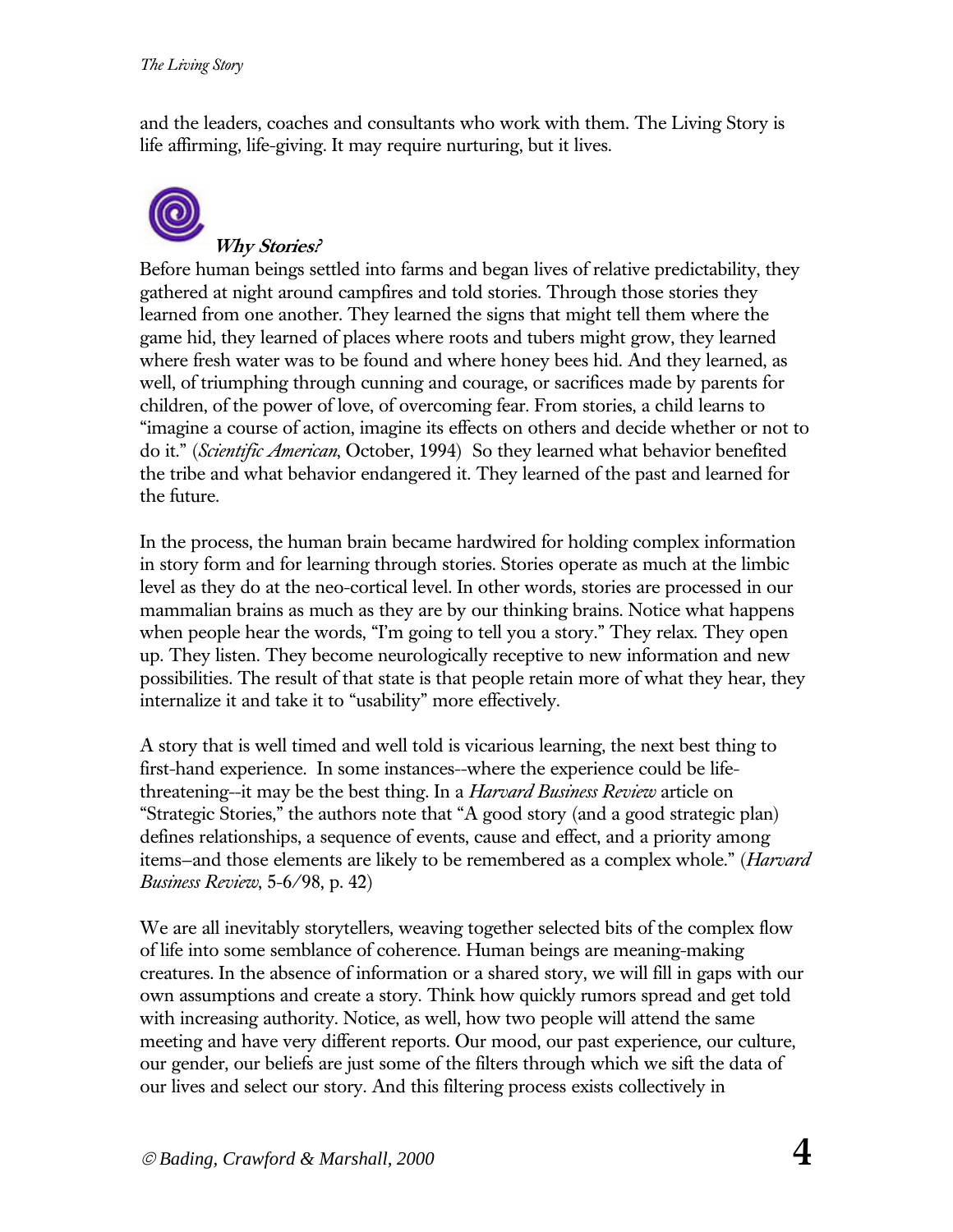organizations as well. What we pay attention to shapes the stories we tell. And the stories we've been told shape what we pay attention to.

Stories are a form of language as action. In other words, in telling the story you are not simply "talking about", you are *being* and *doing* the story. A story not only expresses motivation, it motivates. It not only describes learning; it embodies, reflects and causes learning. As the group's story evolves and grows, it becomes a vehicle through which the group can act "as if" and bring new ideas and worlds into being.



## **Hearing A Story Being Lived**

Some of the things we ask ourselves as leaders, consultants or coaches are: What is presently true for this organization, team, or individual? What is not yet realized? Where is the tension between what is and what could be? Gap analysis tells one story, the balance sheet another. The water cooler hears yet another. Each person we interview will tell us a selected version of the shared story. We all have our own stories of how organizations work. "Language is a medium through which we create new understanding and new realities, as we begin to talk about them. In fact, we don't talk about what we see, we see only what we can talk about." (Senge, et. al., *The Fifth Discipline Fieldbook*)

We constitute or build our relationships and our identities through language. What we declare changes reality. What we request, what we decline, the promises we make and the promises we keep, open and close possibilities for ourselves and for others. The questions we ask are the questions we will answer. The unimagined question is not answered. This leads to at least three powerful listening directions for the consultant:

- ♦ listening for the metaphors within the organization,
- ♦ listening for what is not said—the unspoken and undiscussable story--and
- ♦ listening to and affirming the Living Story.

Metaphors can capture complex experiences in a phrase. Those metaphors contain both possibilities and limitations. One of the most profound shifts in understanding organizations is the movement from machine metaphors to organic metaphors for describing the organization (as in the work of Margaret Wheatley). Consider these examples:

- ♦ "organization as machine" and "organization as a living and learning system"
- ♦ the direction to "break into groups" in contrast to the direction to "form groups"
- ♦ the possibility for win-win solutions in an organization that "rallies the troops to crush the competition"
- ♦ the possibility of individual meaning in "a well-oiled machine"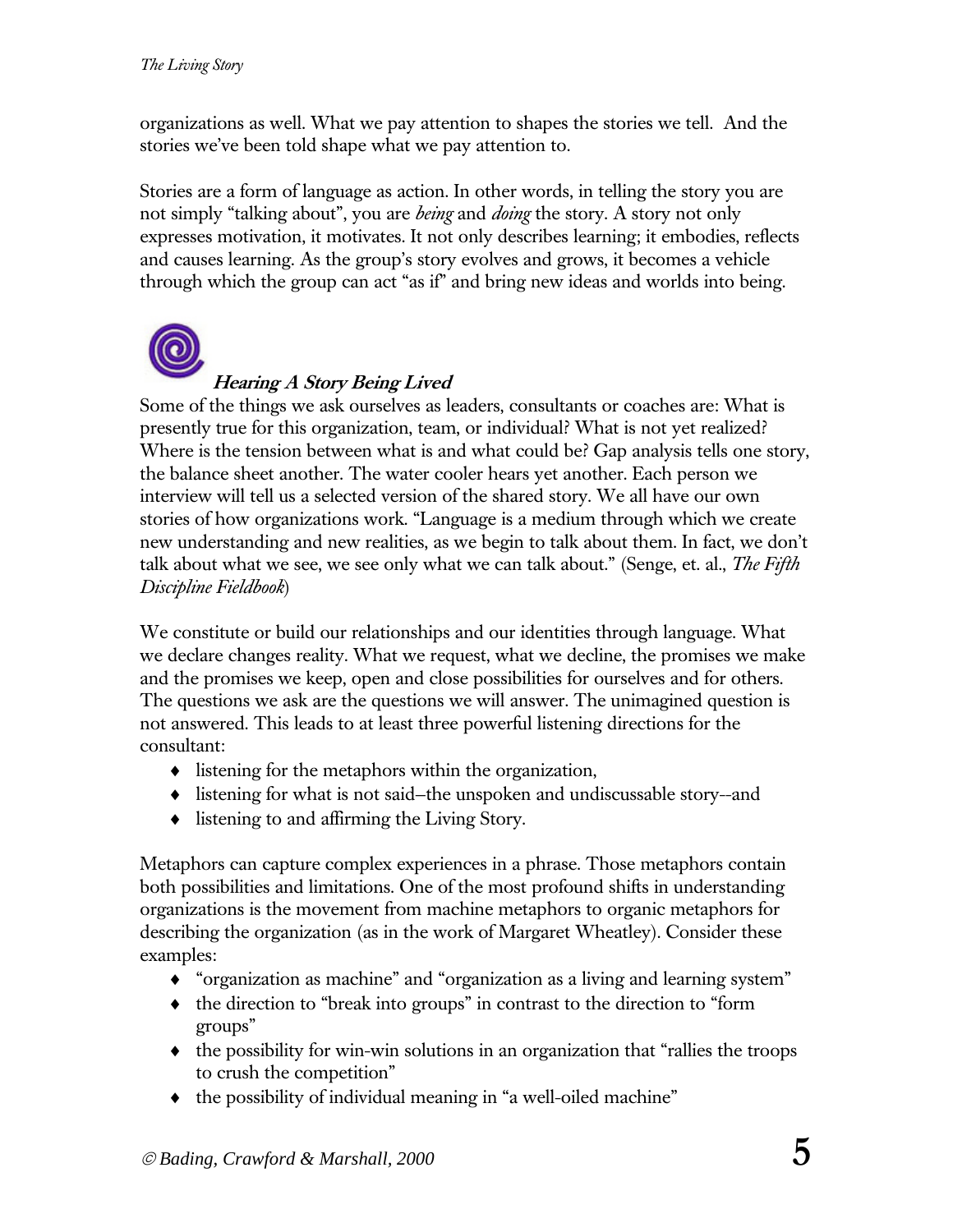- ♦ the role of those who staff the plant closing: "going down with the ship" or "the crew of a proud, final voyage"?
- ♦ Managers' role: "growing the business" or "putting out fires"?
- ♦ organization as "a team", "a family", "a community of practice", "a war zone"…?

With each shift in the metaphor, very different possibilities emerge. Sometimes shifting the metaphors will open stunning new horizons, with profound strategic implications.

Without reflection there is no learning. If we want to have learning in organizations there must be time and space for reflection. There is nothing like telling the story and really listening to it to bring out the "what" (a significant event or accomplishment), the "so what" (how we make meaning from it) and the "now what"(what happens next) of an innovation or a challenge well met.

Listening for the Living Story is sometimes a matter of hearing the exceptions in the problem stories. Sometimes we can go directly for the Living Story with Appreciative Inquiry or other interventions that ask, "What works here?" When something new and wonderful happens, we need to pause and listen. We need to make a space for the new and good to be told in story form until it becomes part of the familiar, the fabric of daily life.

Similarly, we need to make room for what is new and bad. When changes result in negative feelings that are not given recognition, what cannot be said consumes the energy of the organization. It takes effort to suppress thoughts and feelings. It takes effort to walk around the unacknowledged "elephant in the room". It takes resources to feed and house the elephant. Sometimes part of the work of the story is to help the organization name the elephant, or the monster that lives in the dark.

Particularly in a fast-changing environment, "current reality" may be coming faster than the stories can keep up with it. This is not trivial. In the words of Thurman Arnold, an American lawyer, "Men believe that a society is disintegrating when it can no longer be pictured in familiar terms. Unhappy is a people that has run out of words to describe what is going on." A group or individual does something extraordinary and there is no moment of recognition, much less the learning phase of "So What?" or the growing phase of "Now What?" As a result, there is no narrative of what happened, and no meaning made from it.

We also owe it to each other to keep our stories up to date. If we want people to change and grow, we need to keep updating our stories of who and how they are or we will miss the very behavior we have been developing in them. If we want to change and grow ourselves, we need to keep updating the stories we tell about ourselves. Keeping our own and others' stories current is part of the skill of listening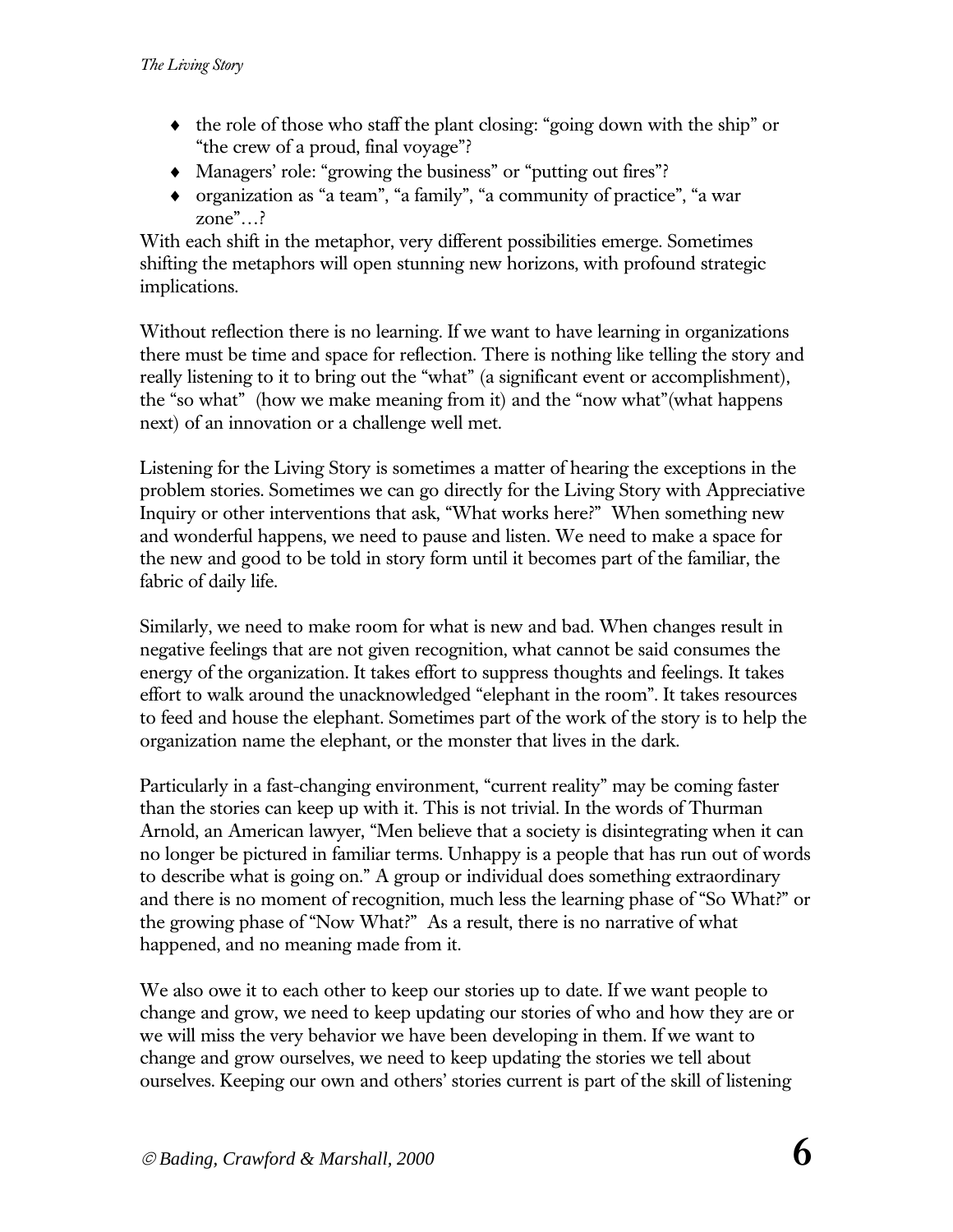for the Living Story. A Living Story is constantly unfolding. If you haven't listened for a while, the story has changed.



# **Telling the Story**

Every story requires a storyteller. We are all storytellers, although we may not be professional or especially accomplished storytellers. Because we spend so much time with media created by others, polished and edited and packaged, many have come to believe that storytelling belongs outside themselves. So let's be clear now. There are stories that fit in the sitcom time slot, there are stories that are told in a country and western song or a rap, there are stories adapted for the screen. Those may have once been Living Stories. They are not necessarily Living Stories now.

Living Stories are told by people through words and actions -- and silences. They may or may not be polished and rehearsed. They may not even be entertaining or "told well". They may be all of those things or they may be very mundane. Mostly, they are what is heard when "who you are thunders so loudly, I cannot hear what you say." According to Muriel Rukeyser, "The world is made of stories, not of atoms." One of our spouses fondly remembers hot summer evenings on the back porch of his grandparents' place in Texas listening to stories and watching fireflies. We don't give ourselves much back porch time these days and we forget that each of us is telling a story. In fact, you can't *not* tell your story. The questions are "What is your story?" and "How invitingly is it told?"

Thus, Living Story is always being told, intentionally or not. Being intentional about telling stories means that we choose to give airtime and heart space to stories that are generative, that will bring new awareness and open possibilities. This can be done in words, images, movement or combinations of these. Most important is a relationship of respect and responsiveness between teller and listeners. As master storyteller Ed Stivender says, "The only good story is a live story, told responsively, respectfully of the widows and orphans in the house and responsibly to the etiquette of the tribes and wigwams where you work." (*The Storyteller's Guide*, p. 48)

For Living Stories, good storytelling starts with good listening *before* the story.It starts with listening for answers to these three fundamental questions:

- ♦ What does the group or the individual want, need, or desire?
- ♦ What might getting that outcome get the individual or the group? In other words, what is the ultimate meaning of this story?
- ♦ How will the individual or the group know? What will they hear, see, and feel that tells them the outcome has been achieved?

You're listening for expressions of people's aspiration and purpose. You'll hear it in their emotions, their moods and their assessments, which tell you what they believe is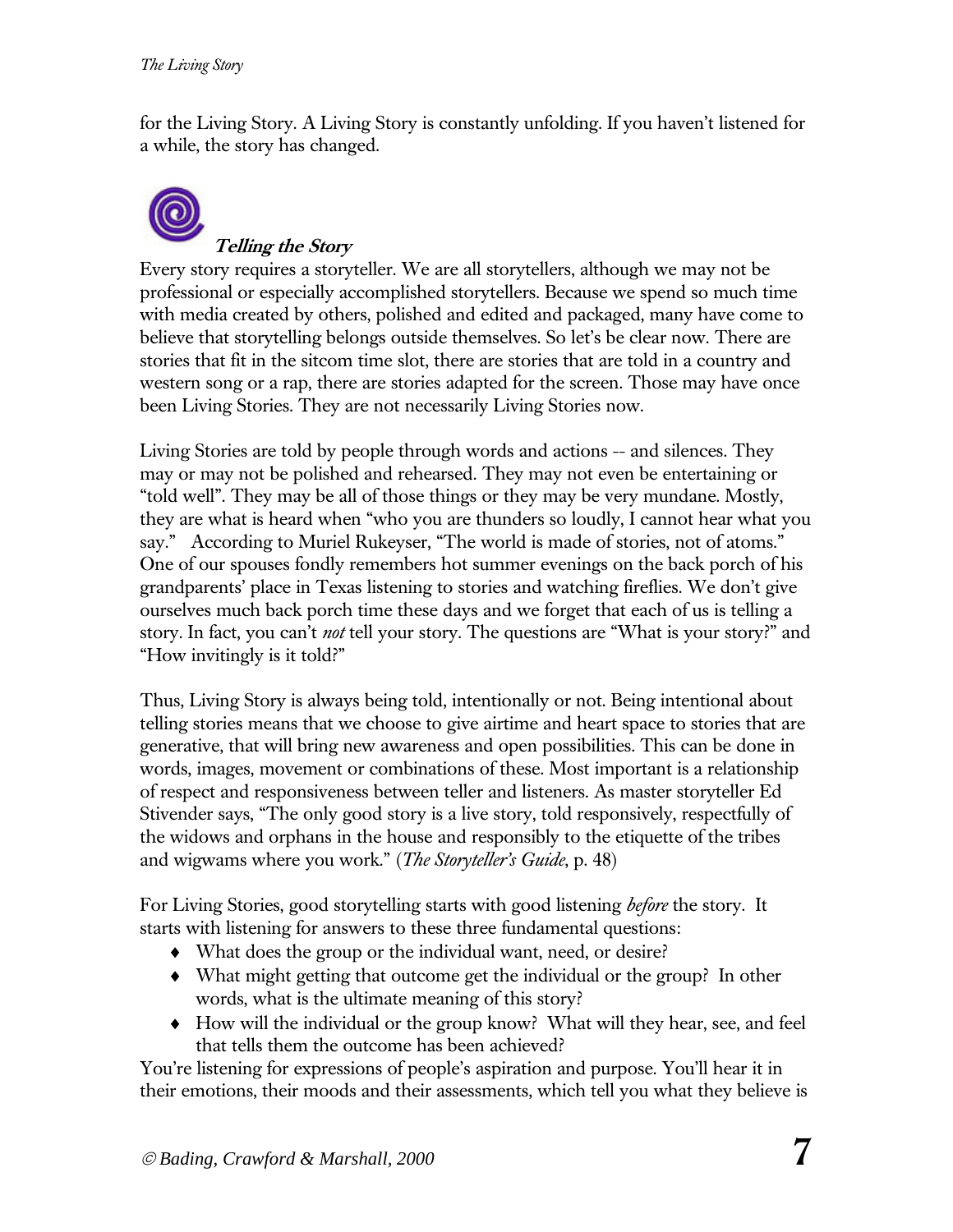possible, and thus serve as windows to the soul of the group. Not that you'll hear it in jewel-like form, each facet neatly polished. Your job may be to detect the diamondin-the-rough and to help the group do the cutting and polishing. As you listen, interestingly enough, you'll find yourself being changed--your own sense of possibilities evolving and developing.

Storytelling is a practice. We shape our story to our audience, telling the Living Story with respect for the uniqueness of the listeners at every moment of each telling. We respect the ability of the organization or individual to make the meaning they need from the story at a given moment in time. As conscious storytellers we use the whole story--the beginning, the middle and the end, the words and silences, the details and the ambiguities--to connect with the listeners and invite them into the story. At the same time, we invite the listeners to stand outside the story and hear it from a new perspective, one of reflection and learning. We hold our sense of their story lightly, and instead, tell the story in response to the listeners. We make a space in which the listeners can think and include ideas to think about. We touch the five senses and the heart. And we use the silences within the story to allow the listeners to make the story their own.

"Stories are fractals. They are necessary, basic and dangerous in that they can't be controlled by our striving intellects. They are the container, the elements, the process and the trigger of transformation." (Cary and Underwood, *Learning Organizations*, p. 129) Stories give structure to complex interactions like change processes, team interactions, growing a business, making hard decisions. Ultimately, every story is a variation of what Joseph Campbell called "The Hero's Journey" (the basic fractal pattern). The individual or group leaves the known world—their past—for a variety of reasons, and on the journey, enters the "pit," wherein lies the monster. The monster (in actuality a reflection of their needs to grow and develop) must be confronted, and the learning must be done in order for the heroes to complete the journey, be changed in the process and become ready for new action.

Often, stories and their heroes get stuck in the pit. The heroes are afraid to meet the monster, accept uncertainty or allow change. Similarly, there are archetypal family patterns that help us understand this "stuckness" in a project or group: the need for nurturing during childhood, the adolescent period of testing the boundaries and oneself, and then maturation into productivity and generativity. The dynamics of every group's development are captured in "forming, storming, norming and performing". These are also basic fractal patterns.